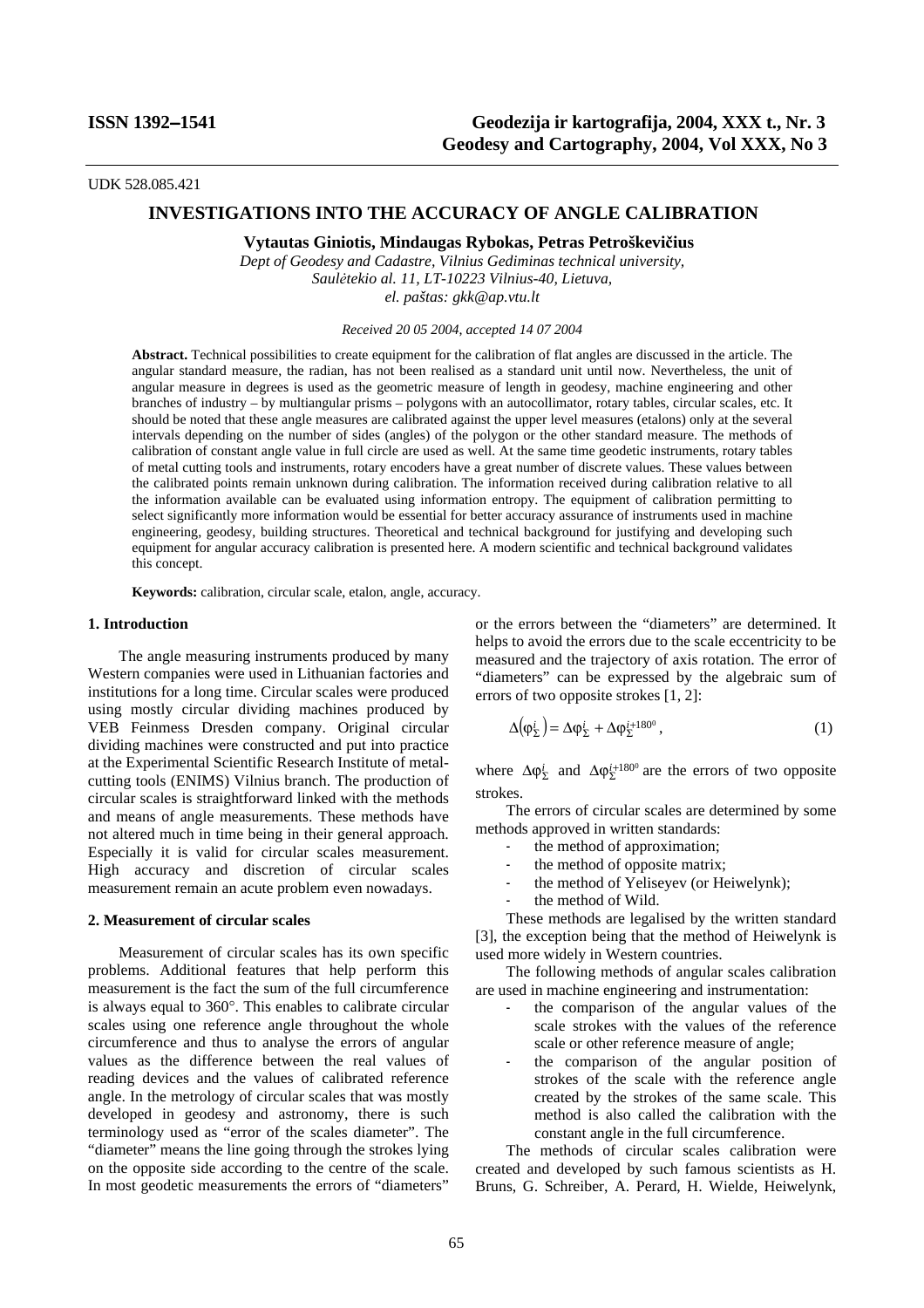S. Yeliseyev, etc. [1, 2, 4–6]. The "diameters" errors are determined by using those methods at angle intervals applying the control angles equal, for example, to 10°, 20°, 30°. The angles of 36°, 45° and 60° are applied by other methods of calibration. When using the methods of Heiwelynk or Yeliseyev, the full diameters errors are determined and by using Fourier series their systemic constituents are determined. The scales usually are calibrated at every 3° by using those methods. Processing of the "diameters" errors by method of Bruns, linear equations of the strokes of scale position are created. The number of equations is equal to the number of angular position errors to be determined. For example, by measuring at every 3°, 60 equation systems are to be created. The method of Yeliseyev was the further development of the former method simplifying the number of calculation operations. The "diameters" errors are calculated determining their mean arithmetic values, and for enhancing of the accuracy of the calculations the error weight parameters are introduced. Thus, the error evaluation is stochastic, it differs from the real values of the relevant errors of the "diameters". The pitch of measurement of circular scale is not small enough, so the discretion of the stroke errors is big enough; ie it is determined at quite large intervals of the scale. Furthermore, the errors of "diameters" are determined, not the central angles of the scale. It is the reason why the comparative scales measurements are performed in machine and instruments engineering by using for the calibration other angle standards with much higher discretion of reference angle measure.

The "diameter" errors by comparison methods are determined from the period of early development of geodetic instruments. The result of measurement is calculated by using the formula

$$
A = N_{\omega} - (\omega) - N_{\varphi} + (\varphi) + B + \lambda_1, \qquad (2)
$$

where *A* is the nominal angle of measurement;  $N_{\omega}$  and  $N_{\phi}$  – the "diameters" of strokes created by relevant means for strokes reading, ( $\omega$ ) and ( $\varphi$ ) – errors of relevant "diameters"; *B* – nominal (zero) value of angle (difference from the real "0" value);  $\lambda_1$  – random error of measurement.

Thus, *n* equations for measurements performed at a chosen pitch of the scale measurement, for example, 10° are designed. It is accepted as  $(\varphi) = 0$ , at the beginning of measurement, and the other errors are calculated considering that the errors are distributed evenly in the circumference. By this assumption, a value  $\frac{1}{n} \sum_{i=1}^{\infty} \omega_i$ *n*  $\frac{1}{n} \sum_{i=1}^{n} \omega_i$  is subtracted from the results received. Such approximation is used by many authors, including the Yeliseyev method. Nevertheless, it is not accurate as the errors of different strokes and errors of the position of "diameters" are not equal and its sum is not equal to zero.

According to the main methods of scales calibration, for the calculation of scales errors, it is necessary to associate the errors determined at different angle calibration between themselves. For example, to determine the error at every 5°, it is necessary to calibrate the scale applying the 40° and 45° or 20° and 45° angles of the calibration. The constant angles for calibration are chosen as reiterative values to the desirable interval of calibration and such that the least difference of angles or the difference consisting of their sums and differences would be equal to the same interval [1].

Some of the earliest descriptions of the angular calibration process are the article in [4] and by Jablonski [5]. The calibration was performed using the Moore's 1440 Precision Index as angle standard and angle polygon prism of 12 sides with the autocollimator. Moore's 1440 Precision Index is an angular measuring device consisting of two serrated plates joining together to create the angle standard of measure. During the measurement the upper disk of the Index is lifted, the lower part rotates with the object to be measured, after that the upper part is lowered back and the measurement of the angular rotational error is performed by the autocollimator. The authors [5] describe the results of the mutual calibration process of the Moore's 1440 Precision Index and the polygon. The repeatability of the readings of the autocollimator did not exceed  $\pm$  0,02". The accuracy of axis of Index rotation was 0,11 µm, the interval of angle measurements was 30°. Every position was repeated 10 times, the values of polygon calibration were in the limits between  $(-1,6''$  and  $+2,7'')$ . Theoretical aspects of two calibration methods are discussed in [5]. The angular correction values are determined and mean square values of the calibration are presented.

The tests for accuracy of the comparator for the flat angle unit transfer were carried out in PTB, Germany [7]. The angular comparator WMT 220 of very high accuracy was used for the calibration of electronic autocollimators for the flat angle unit, radian, transfer according to the ISO standards. An uncertainty of 0,007" was determined as the result of calibration of the electronic autocollimators of high resolution in repeating the consecutive steps of 0,005″ in the transfer of the standard unit of flat angle. It was stated that the calibration by very small intervals that are near to the resolution capability of the autocollimator gives an information about the possible short period bias and as consequence, making the influence to the effect of measurement by the autocollimator.

The rotary table, the standards of angle and measuring instruments are shown in Fig 1. The standards of angle as shown in Fig 1 are the most used standards in machine and instrument engineering. The items shown in the picture are:  $1 - basis$  of the angle measuring equipment,  $2 - axis$  of rotation,  $3 - worm$  wheel,  $4$ circular scale, 5 – photoelectric microscope, 6 – angle measuring device (Moore's 1440 Precision Index), 7 – mirror, 8 – autocollimator, 9 – warm glass gear, 10 – multiangle prism (polygon).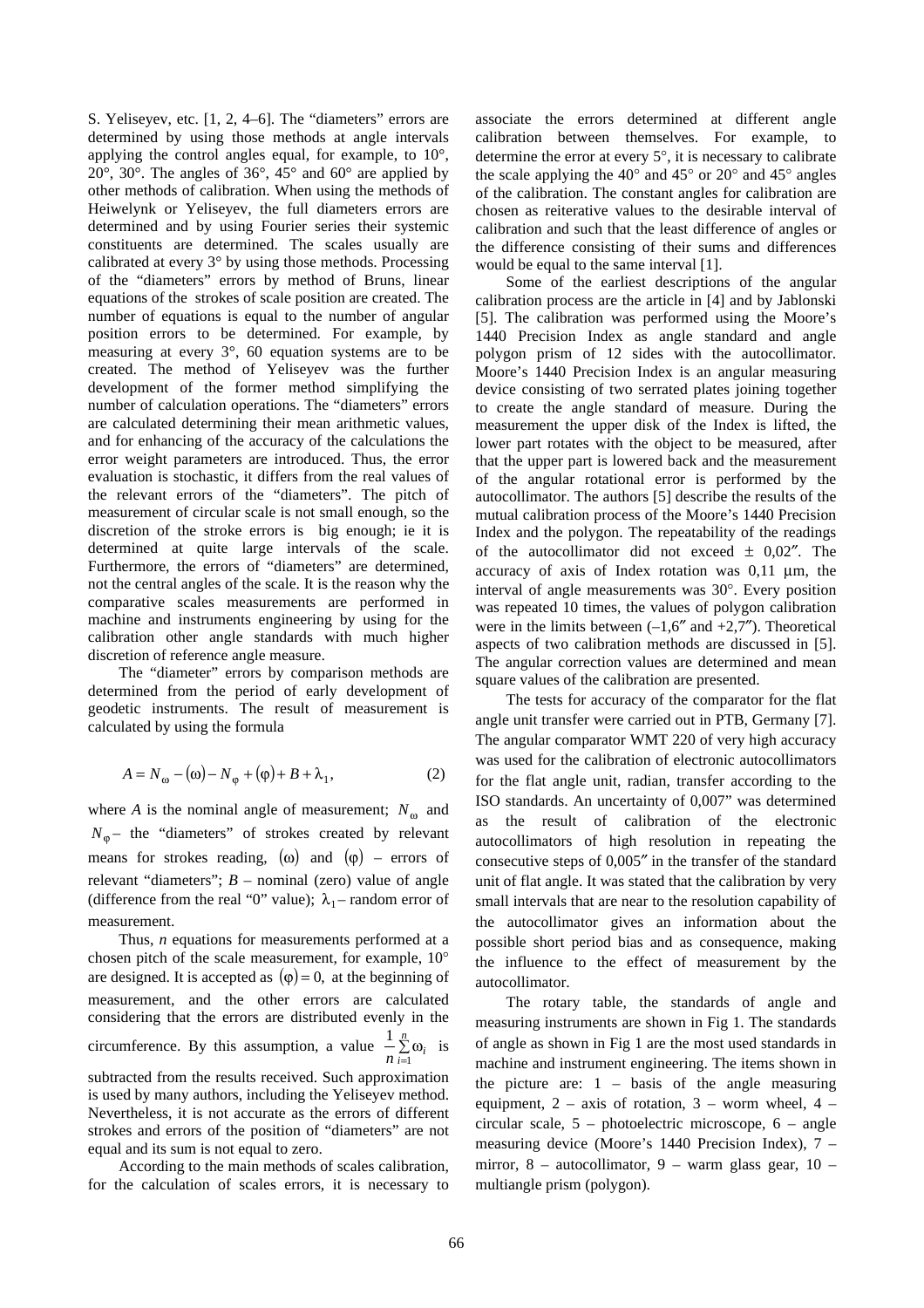

**Fig 1.** Arrangement for angle calibration with different angle standards

The worm gear drive is used for the transportation the object to be measured into the required position. The items 4–5; 6–7–8; 10–8 can be chosen as the standard measure for angular displacement control. The high accuracy photoelectric transducers (rotary encoders) can be put to this range and the most advanced instrument for angular measurements – the laser gyrometer as well. When using the circular scale as the standard of measure, two photoelectric microscopes are used to avoid the influence of excentricity for the angular measurements. The advantages of rotary encoders are good possibilities for the automation of the measuring process. Some technical specifications of angle measuring devices are listed in Table 1.

| N <sub>0</sub> | Angle<br>standards of<br>measure    | <b>Discretion</b>                        | <b>Standard</b><br>deviation | <b>Bias</b>    |
|----------------|-------------------------------------|------------------------------------------|------------------------------|----------------|
|                | Polygon<br>autocollimator           | $10^\circ$<br>$15^\circ$ :<br>$30^\circ$ | 0.15''                       | 0,30''         |
| $\mathfrak{D}$ | Moore's 1440<br>Precision<br>Index  | 15                                       | 0.04"                        | $\pm$<br>0,1'' |
| 3              | Circular scale-<br>microscope       | $3^{\circ}, 4^{\circ}, 5^{\circ}$        | 0,2                          | $-3''$         |
| 4              | Photoelectric<br>rotary<br>encoders | $1$ ": 0.1"                              | $\sim 0.3"$                  | $\sim$ 1"      |

**Table 1**. Technical specifications of angle measuring devices

#### **3. Applying the new method for measuring circular machines**

The newly proposed method for circular scales calibration  $[8-11]$  is based on application of the  $180^0$ angle created during the same measuring process as a standard measure for the circular scale calibration. Such standard can be set with the accuracy not less than 0,1″ of the standard deviation in case of application of highaccuracy rotation axis and of high-accuracy photoelectric microscopes. The preparation for measurement and initial position are described in [11]. The measuring scheme and the principal process as the described in [11–13], is shown in Fig 2. There we present a simplified method of measurement and the main task is to demonstrate the algorithm and means for data processing.

The scale is moved by angular steps in clockwise direction, the measuring data being registered as  $a_i$ ,  $b_i$ ,  $i = 0, 1, 2, \dots, (2n-1)$   $a_i, b_i$  – are the data of measurement by the 1st and 2nd microscopes; 2*n* – number of strokes in the scale.



**Fig 2.** The diagram of measurement by determining the 180° standard of angle

The microscopes 1 and 2 are set on the diametrically opposite strokes of the scale, between them the standard measure of angle 180<sup>°</sup> is set. The third microscope is set on the stroke of the scale at the angle  $\delta \varphi$ .

The position shown in Fig 2 is:  $|a_i| = |b_i|$ . The initial presumption is taken [10] that  $a_0 = 0$ ;  $\delta \varphi_0 = 0$ ;  $\delta \varphi_n = b_n$ ;  $\delta \varphi_t = \Delta$ ;  $\Delta$  – error of the angular position of the stroke with the index *t*,  $\delta \varphi_t$  – the angle of the third microscope from the "0" point;  $\delta \varphi_i$  – errors of angle of relevant strokes of the scale. The result of measurement is expressed by the system of linear equations:

$$
\begin{cases}\na_0 = \delta \varphi_0 - \delta \varphi_t + \Delta; \\
b_n = \delta \varphi_n - \delta \varphi_t + \Delta; \\
a_1 = \delta \varphi_1 - \delta \varphi_{t+1} + \Delta; \\
b_{n+1} = \delta \varphi_{n+1} - \delta \varphi_{t+1} + \Delta; \\
a_2 = \delta \varphi_2 - \delta \varphi_{t+2} + \Delta; \\
b_{n+2} = \delta \varphi_{n+2} - \delta \varphi_{t+2} + \Delta; \\
- - - - - - - - - - - \\
a_{2n-1} = \delta \varphi_{2n-1} - \delta \varphi_{2n-1+t} + \Delta; \\
b_{n-1} = \delta \varphi_{n-1} - \delta \varphi_{2n-1+t} + \Delta.\n\end{cases} (3)
$$

Indexes of readings *b* vary according to the number of strokes from *n* to  $(2n - 1)$ , further it follows the strokes with the numbers  $i = 0, 1, \ldots, t$ . The general expression for readings will be:

$$
\begin{cases} a_i = \delta \varphi_i - \delta \varphi_{i+t} + \Delta; \\ b_{n+i} = \delta \varphi_{n+i} - \delta \varphi_{i+t} + \Delta. \end{cases} \tag{4}
$$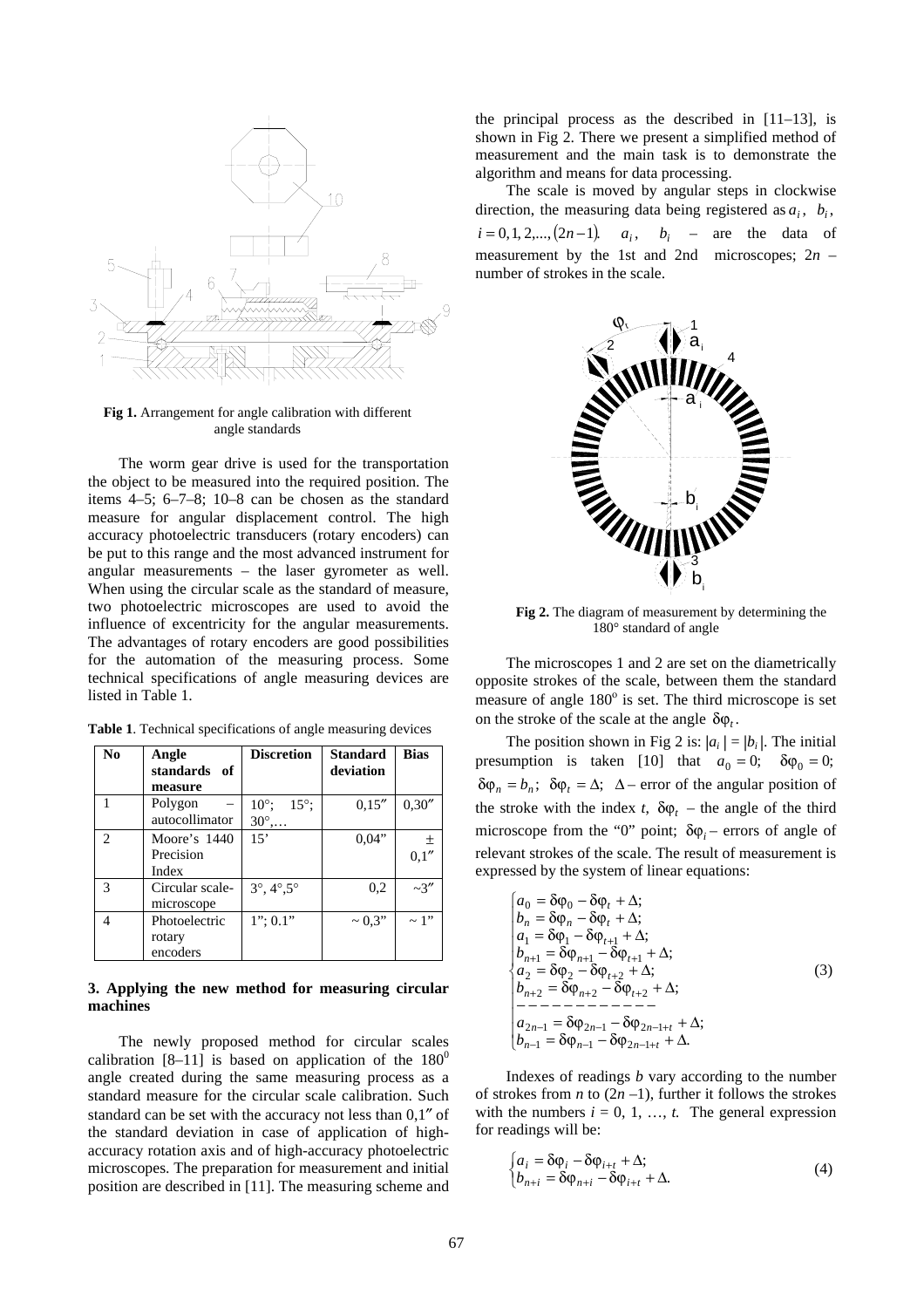After measuring the full circumference and by summing both sides of equations, it will yield:

$$
\sum_{i=0}^{2n-1} a_i = \sum_{i=0}^{2n-1} \delta \varphi_i - \sum_{i=t}^{2n-1+t} \delta \varphi_i + i \Delta; \tag{5}
$$

$$
\sum_{i=0}^{n-1} b_i = \sum_{i=n}^{n-1} \delta \varphi_i - \sum_{i=t}^{2n-1+t} \delta \varphi_i + i \Delta. \tag{6}
$$

For both equations (5) and (6):  $\sum_{i=0}^{2n-1} \delta \varphi_i - \sum_{i=t}^{2n-1+t} \delta \varphi_i = 0,$ − =  $n = 1 + t$  $\sum_{i=t}$  *v*  $\psi_i$ *n*  $\sum_{i=0}^{n} \delta \varphi_i - \sum_{i=t}^{n} \delta \varphi_i = 0$ , then

$$
\Delta = -\frac{1}{i} \sum a_i. \tag{7}
$$

Further the equations can be solved in respect to both  $a_i$  or  $b_i$ . There must be noted that according to [11] various possibilities are available including the determination of the "diameters" errors using the expressions (1), (2). Here the calculations will be demonstrated according to expressions of *ai* by the formula (4). Theoretically, it is possible to measure and determine the errors of every stroke in the circular scale, albeit a great number of strokes is present. It is very important nowadays, as the circular scales are made of very small diameter having thousands of strokes in the scale. It is impossible to perform such measurements by using the known circular scales calibration methods. Applying an axis of rotation based on aerostatic bearings and using the microphotoelectric reading devices, the real possibility for its implementation exists. The errors determination functions consisting of great number of equations also present a problem as usually applied software is not quite fit for this. By measuring the scale at every 1°, the equation system of 360 members will be created; by measuring the scale at every 1/3 degree it will be 1080, etc. The raster scale having 21 600 strokes will require the same number of equations to be solved for the error determination.

The *Mathematica 5* software package was used for this purpose.

#### **4. Applying software for calculating results**

With the help of *Mathematica 5* a linear equation system  $Ax = b$  is solved, where *A* is an  $n \times n$  matrix, while *x* and *b* are  $n \times 1$  vectors. In the code for solving the problem *A* is called **left**, and *b* – **right**. *Mathematica* software has been chosen for its capabilities to seamlessly expand linear equation systems up to hundreds of thousands of unknowns as well as for the simplicity of performing calculations with them. These capabilities are demonstrated and discussed below.

The rules are created according to which a sparse matrix is constructed. A sparse matrix is a matrix the majority of members of which are equal to zero. In this case the diagonal is filled in with ones, and the diagonal above the main diagonal is populated with  $-1$ . In other words,  $a_{ii} = 1$  and  $a_{ij} = -1$ ,  $i = 1$ , ...,  $n$ ;  $j = i + 1$ . It

depends on coefficients  $\delta \varphi_i$  and  $-\delta \varphi_{i+t}$  in formula (4). In the command code below, *i* and *j* represent the indices of matrix rows and columns. On the main diagonal these values are equal, and for the diagonal just above the main diagonal, the row index is one less than the column index: **matrix\_rules = {{i\_, i\_} → 1, {i\_, j\_}/; j- i == 1 → -1}** 

Following the rules of populating a matrix set earlier, a 16×16 sparse matrix is created:

## **left = Normal[SparseArray[matrix\_rules, {16, 16}]]**

A 16×16 sparse matrix created according to the rules set earlier is displayed below. The rows of the sparse matrix are as follows:

 $\{ \{1, -1, 0, 0, 0, 0, 0, 0, 0, 0, 0, 0, 0, 0, 0\}, \{0, 1, -1, 0, 0, 0, 0, 0, 0, 0, 0, 0, 0, 0, 0\}, \}$  $\{0,0,1,-1,0,0,0,0,0,0,0,0,0,0,0\}$ ,  $\{0,0,0,1,-1,0,0,0,0,0,0,0,0,0,0\}$ ,  $\{0,0,0,0,1,-1,0,0,0,0,0,0,0,0,0\}$ ,  $\{0,0,0,0,0,1,-1,0,0,0,0,0,0,0,0\}$ ,  $\{0,0,0,0,0,0,1,-1,0,0,0,0,0,0,0,0\}$ ,  $\{0,0,0,0,0,0,0,1,-1,0,0,0,0,0,0,0\}$ ,  $\{0,0,0,0,0,0,0,0,1,-1,0,0,0,0,0\}$ ,  $\{0,0,0,0,0,0,0,0,1,-1,0,0,0,0,0\}$ ,  ${0,0,0,0,0,0,0,0,0,0,1,-1,0,0,0,0}, {0,0,0,0,0,0,0,0,0,0,0,1,-1,0,0,0},$  $\{0,0,0,0,0,0,0,0,0,0,0,0,1,-1,0,0\}$ ,  $\{0,0,0,0,0,0,0,0,0,0,0,0,0,1,-1,0\}$ ,  $\{0,0,0,0,0,0,0,0,0,0,0,0,0,0,1,-1\}, \{0,0,0,0,0,0,0,0,0,0,0,0,0,0,0,1\}\}$ 

Next, the matrix created can be displayed in a traditional form. Real measurement results provide *ai* values, and a vector of these values is created:

**right = {0, 4, -6, -5, -1, 2, 3, -4.4, -3, 1.4, -1.2, -0.4, -1.8, -4.6, 2, -1}** 

The software confirms the vector created by repeating the values entered:

 $\{0,4,-6,-5,-1,2,3,-4.4,-3,1.4,-1.2,-0.4,-1.8,-4.6,2,-1\}$ 

Using formula (7)  $\Delta$  is calculated (an average value of all elements of the vector above), which is later subtracted from each member of the result vector thereby receiving vector **b**. In the program code  $(a - b)$  means  $(a \neq b)$  $=$   $a - b$ :

**right -= (Total[right]/Length[right])**   ${1, 5, -5, -4, 0, 3, 4, -3, 4, -2, 2, 4, -0.2, 0.6, -0.8, -3.6,$ 3.,0.}

Then the linear equation system  $Ax = b$  is solved: **LinearSolve[left, right]** 

And the result vector  $x$  is displayed:  ${0,-1,-6,-1,3,3,0,-4,-0.6,1.4,-1,-0.8,-1.4,-0.6}$ 3.,0.}

To illustrate the solution in a more straightforward fashion we present a relatively small matrix with 16 unknowns – angle error values from measurement results to be found. Calculations with 360×360 and 1080×1080 matrices have also been performed. Vector **b** or **right** has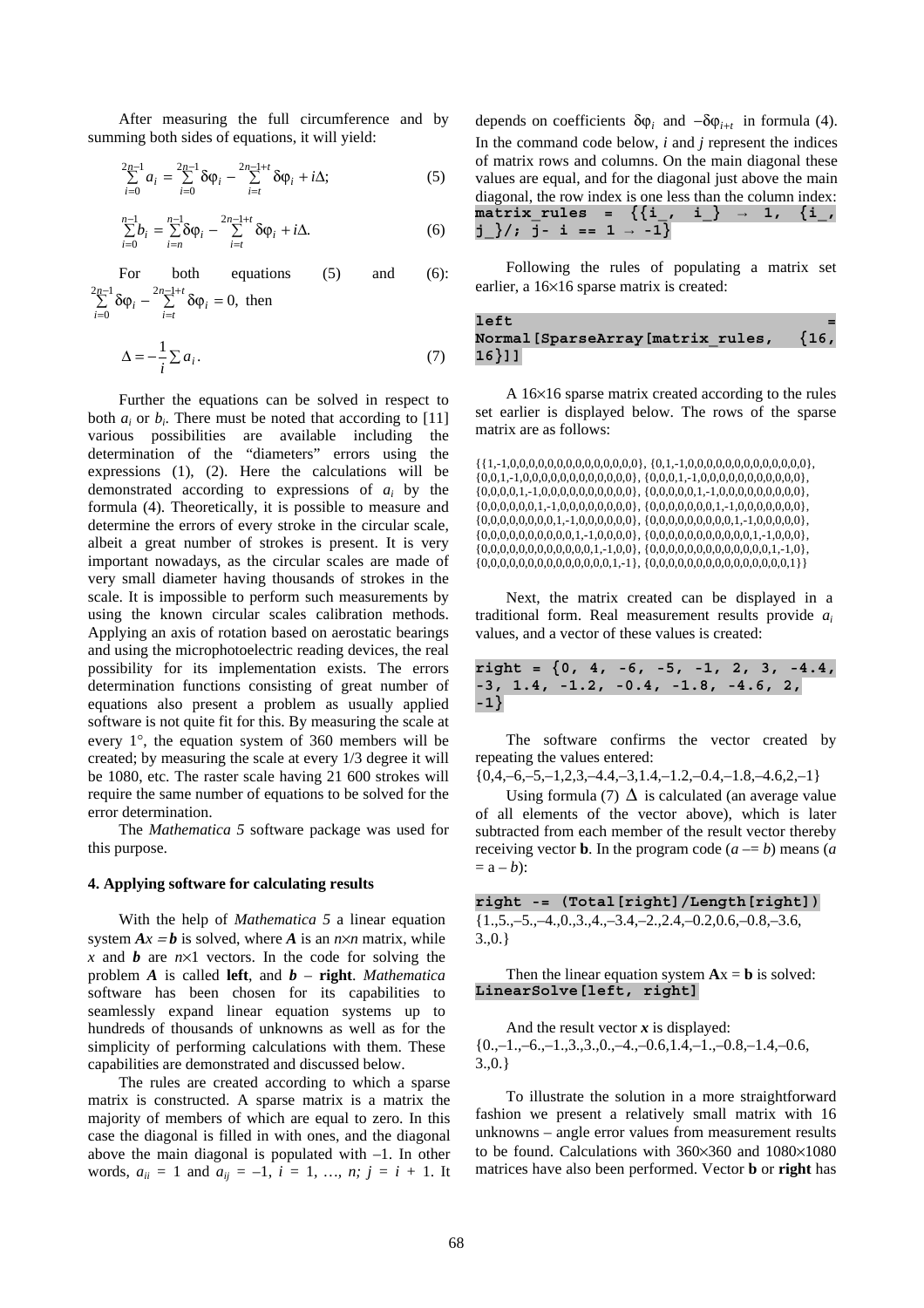been generated from random numbers. An example with a 360 element vector follows:

```
right = Table[Random[Real, {-5, 5}],
{360}] 
{2.37046,3.18891,2.15894,-3.54148,-0.0817196, 
-2.31856,-0.375997,-4.13402,-0.961725, 
-3.82091,1.69778,-3.13592, -4.56338,3.00893, 
-2.46184,-3.42847,1.47874,0.456193,0.64549, 
1.32391,4.44547, 1.77012, 1.50745,0.7 
             _ _ _ _ _ _ _ _ _ _ _ _ _ _ _ _ _ _ _ _ _ _ _ _ 
_ _ _ _ _ 
1.74205,1.09387,-0.29465,-3.6623,-0.946749, 
3.92285, -0.360443, 
3.27918,-0.356854,-4.33934,-2.44381,2.32558,-
4.06168}
```
In this example 360 floating point values are generated in the interval of [–5, 5]. Vectors and matrices of 1080 values are formed in an analogous way. This solution method is convenient because it is possible to create a coefficient matrix of the size of your choice on the left side of the equation. In spite of a rapidly increasing amount of data, *Mathematica* software provides the solution quickly.

Because of a large quantity of information, only a 16×16 matrix has been displayed. Operations with more data do not introduce anything substantially new; only some parameters in the instruction code need to be changed. After the solution process, which takes place noticeably longer, it makes sense to output only the final results in row or table format as instructed. The capabilities of calibrating circular scales can be validated by computer modelling described in [12, 14, 15].

Using a circular scale as a referential standard, a multivalue device for an easily conveyed angle calibration of high discreteness and accuracy or even a standard of a flat angle can be created. The optimal structure of a flat angle calibration bench could possess these technological characteristics (Table 2).

**Table 2.** Accuracy and technical parameters of the test bench for the flat angle calibration

| N <sub>0</sub> | <b>Structural elements</b>                                      | <b>Parameters</b>                                                                              |
|----------------|-----------------------------------------------------------------|------------------------------------------------------------------------------------------------|
| 1              | Hardware                                                        | Rotary table with the axis,<br>circular scale, micro-<br>scopes, autocollimator<br>and polygon |
| 2              | Total run-out of axis, µm                                       | 0,050,1                                                                                        |
| 3              | Number of scale strokes                                         | 1080 ( $\varphi_t = 20$ )                                                                      |
| $\overline{4}$ | Width of the strokes, $\mu$ m                                   | 5                                                                                              |
| 5              | Microscopes                                                     | photoelectric                                                                                  |
| 6              | Standard deviation of the<br>microscopes, $S$ , $\mu$ m         | 0.05                                                                                           |
| 7              | Multiangle polygon                                              | $12-24$ angles                                                                                 |
| 8              | Accuracy parameters of<br>the angles of the polygon             | $S = 0.03$ ; $P = 0.99$                                                                        |
| 9              | Autocollimator                                                  | Measurement range $\pm 10$ ';<br>$S = 0.02$ ; $P = 0.99$                                       |
| 10             | Pitch of angular<br>positioning of the rotary<br>table, degrees | $1'$ ; 10'; 20'; 1°; 3°; 10°                                                                   |

The above-mentioned technical specifications parameters show a technical possibility to create a angle calibration bench of a very high accuracy. Such equipment can also be used for the calibration of geodetic instruments and machine engineering devices. It is possible to calibrate the angle measuring devices of the accuracy equal to  $\sim$ 3". The discretion of the calibration is also easily achieved, and such a feature gives a possibility to calibrate the angle standards and instruments which have  $10^n$  or  $2^n$  strokes or signals per revolution.

## **5. Conclusions**

1. An analysis of methods and means for the precision angle measurement is presented in the article. A practical implementation of the method based on using the half of the full angle is also explained in detail. The algorithm for solving a great number of equations is developed. For its solution the *Mathematica* software package was applied. Practical results of solutions are demonstrated, the possibilities for solving the equations with more number unknowns is also shown.

2. The data presented lead to the conclusion that by using the special circular scale as the standard measure of angle, it is possible to create the standard measure of flat angle of high accuracy, stability and discreteness and the calibration arrangement as well assuring the transfer and the traceability chain with the state and international standards of the flat angle unit.

## **References**

- 1. Jelisejev, S. V. Geodetic instruments and devices. Basic principles of design, calculations and production features (Геодезические инструменты и приборы. Основы расчета, конструкции и особенности изготовления). Moscow: Nedra, 1973, 392 p (in Russian).
- 2. Petrov, V. P. Testing and control of geodetic instruments (Kонтроль качества и испытание оптических приборов). Leningrad: Mašinostrojenije, Leningradskoe Otdelenije, 1985. 222 p (in Russian).
- 3. GOST 13424. Theodolites. Methods for determination of errors of horizontal circle diameter. (ГОСТ 13424. Теодолиты. Методы определения погрешностей диаметров горизонтального круга). Мoscow: Publishing house of standards, 1983. 102 p (in Russian).
- 4. Giniotis, V. Brief review of methods for measuring of circular scales. *Geodesy and Cartography* (*Geodezija ir kartografija*), No 2 (26), Vilnius: Technika, 1997, p 21–25.
- 5. Jablonski, R.; Shimokohbe, A. and Nagai, A. Calibration system for precision angle standards. *Bull. P. M. E. (T. I. T.)*, No 45, 1980, p 17–24.
- 6. Cook, A. H. The calibration of circular scales and precision polygons. *Br. J. Appl. Phys*., 5, 1954, p 367–371.
- 7. Giniotis, V.; Murauskas, G. Development of methods for intelligent measurement of the raster scales. XIV IMEKO World Congress. New Measurements – Challenges and Visions. In: Proceedings of XIV IMEKO World Congress, Vol 8, 1997. Helsinki, 1997, p 234–239.
- 8. Patent SU 1775038, Int Cl G 01B 11/00. Device for measurement of the errors of the strokes of circular scale / V. Giniotis, A. Augustaitis, G. Murauskas. – July 1992 (Патент 1775038 CCCP, MK И³ G 01 B 11/ 00. Устройство для измерения погрешности штрихов лимба. В. П. Гинетис, А. И. Аугустайтис, Г. Г. Мураускас. 1992, июль) (in Russian).